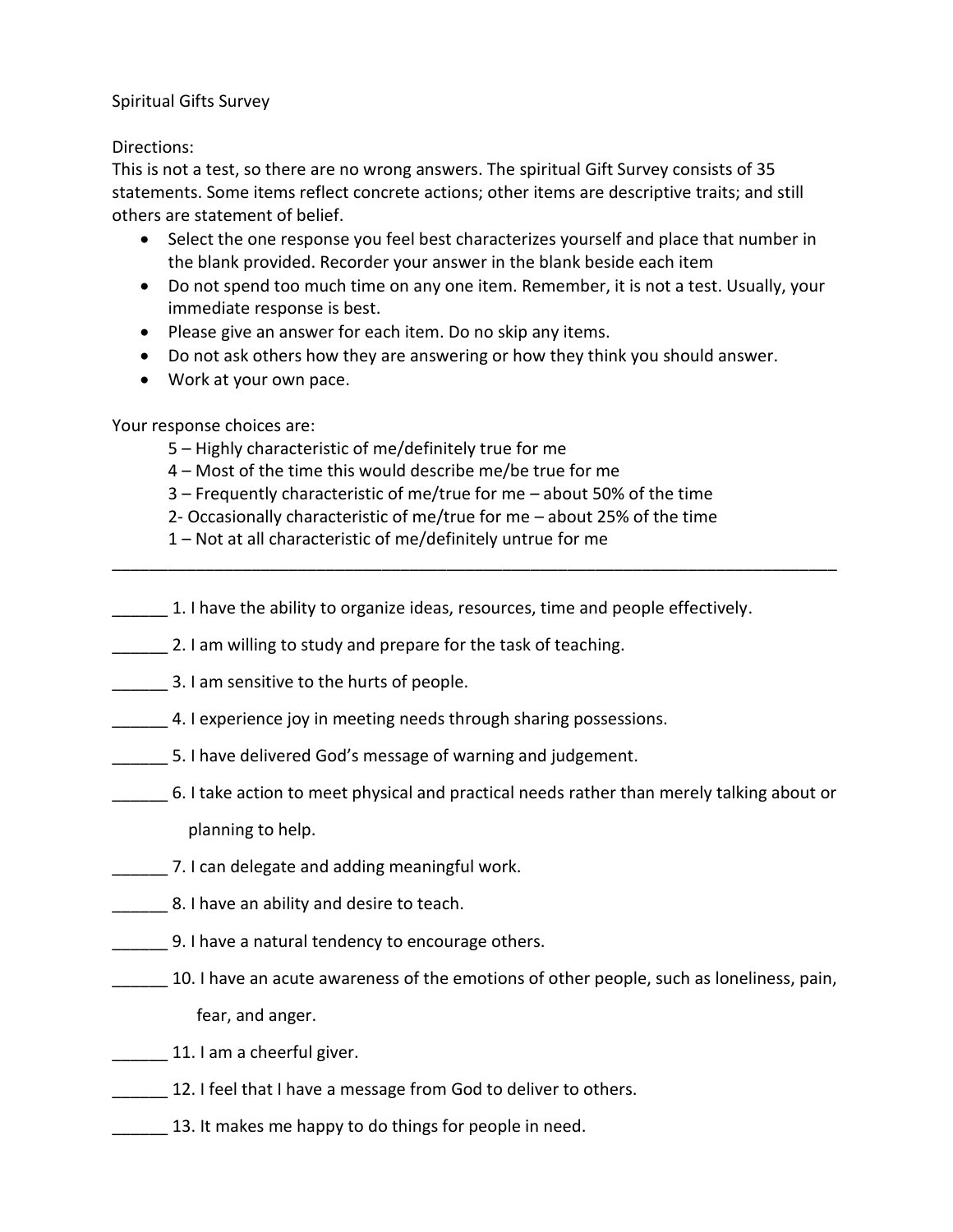- 14. I am successful in getting a group to do its work joyfully.
- 15. I have the ability to plan learning approaches.
- \_\_\_\_\_\_ 16. I can identify those who need encouragement.
- 17. I am attracted to people who are hurting.
- 18. I am a generous giver.
- 19. I have spiritual insights from Scripture concerning issues and people that compel me to speak out.
- \_\_\_\_\_\_ 20. I am sensitive to the needs of people.
- 21. I have been able to make effective and efficient plans for accomplishing the goals of a group.
- 22. I think about how I can comfort and encourage others in my congregation.
- 23. I possess an unusual capacity to understand the feelings of those in distress.
- 24. I have a strong sense of stewardship based on the recognition that God owns all things.
- **EXECTE 25. I have delivered to other persons messages that have come directly from God.**
- 26. I have an acute awareness of the physical needs of others.
- 27. I am skilled in setting forth positive and precise steps of actions.
- 28. I explain Scriptures in such a way that others understand it.
- \_\_\_\_\_\_ 29. I welcome opportunities to help people who need comfort, consolation, encouragement, and counseling.
- 30. I recognize the signs of stress and distress in others.
- **EXEC 31. I desire to give generously and unpretentiously to worthwhile projects and** ministries.
- 32. God gives me messages to deliver to His people.
- 33. I enjoy doing little things that help people.
- 34. I can give a clear, uncomplicated presentation.
- 35. God has used me to encourage others to live Christlike lives.